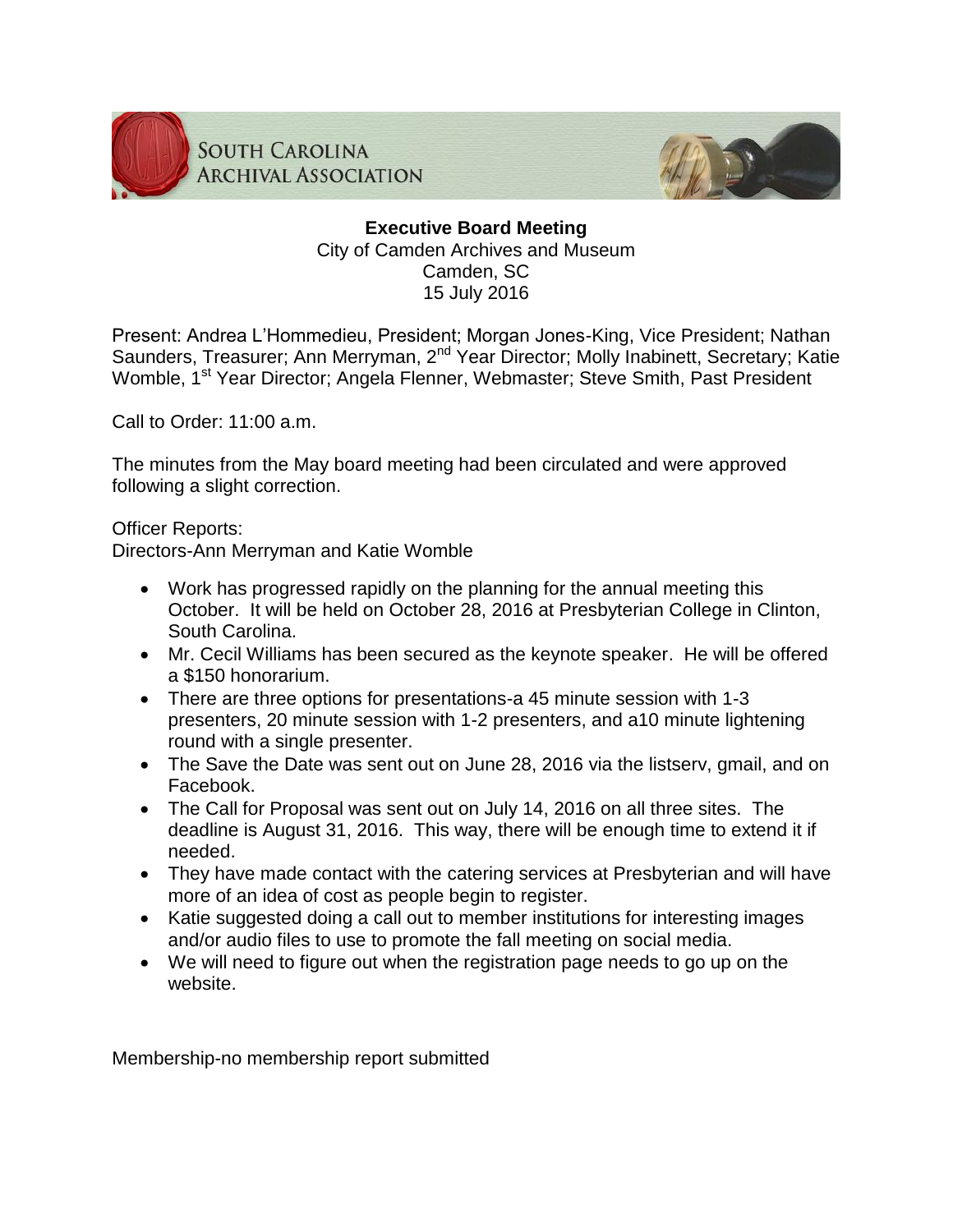## Treasurer-Nathan Saunders

- Income to date for 2016 is \$1,170.00, and expenditures for 2016 come to \$634.59, \$500.00 of which is the Hart Award.
- The Hart Endowment CD is funded by the Summer Social registrations, but for the past three years, the money has not gone back in. The CD owes the checking account \$500.00, but the checking account owes the CD \$750.00. Nathan will wait for the final amount made from this year's Summer Social before making any adjustments.

## Old Business:

Fall Conference

- The Hart Endowment is linked at the bottom of the Call for Proposals so that people know it is available to cover costs of registration for the conference.
- During the business meeting, the following needs to take place:
	- o Approval of minutes from previous annual meeting. Send out to membership via email and bring printouts to put in the packets.
	- o Outgoing president's message and incoming president's message.
	- o Officers' reports (Treasurer, Membership, and Directors)
	- o Awards
	- o Elections
	- o Presentation of Hart Endowment Award recipient
- Items that need to be placed in packets: Schedule of the day, business meeting agenda, 2015 annual meeting minutes, officers' reports, election slate (including biographies of candidates).
- Vice President is in charge of awards. Awards include Archivist of the Year, Career Achievement Award, Friend of the Archives Award, Program Innovation Award, and the President's Award. We don't have to give out all five, but an announcement needs to be made to give people enough time to make nominations, have a committee review them, and purchase the awards. Call for nominations can be sent out August  $1<sup>st</sup>$  to have time.
- Elections: Past President is chair of nominating committee.
	- $\circ$  August 1<sup>st</sup>-announcement for board nominations and award nominations
	- o Vice-President, Membership, Treasurer, and First Year Director are the positions that will be opening up on the board.
	- $\circ$  If there are multiple nominations for one position, it would be useful to develop other partnerships for those people to serve in some capacity. At the annual meeting, if there are multiple nominees for one position, there will be a paper ballot.
- Andrea will contact the USC library school to see if they would be willing to sponsor some graduate students to attend the fall meeting. The cost is \$15.00 for students, \$20 for members, and \$35 for non-members (which includes membership fee).